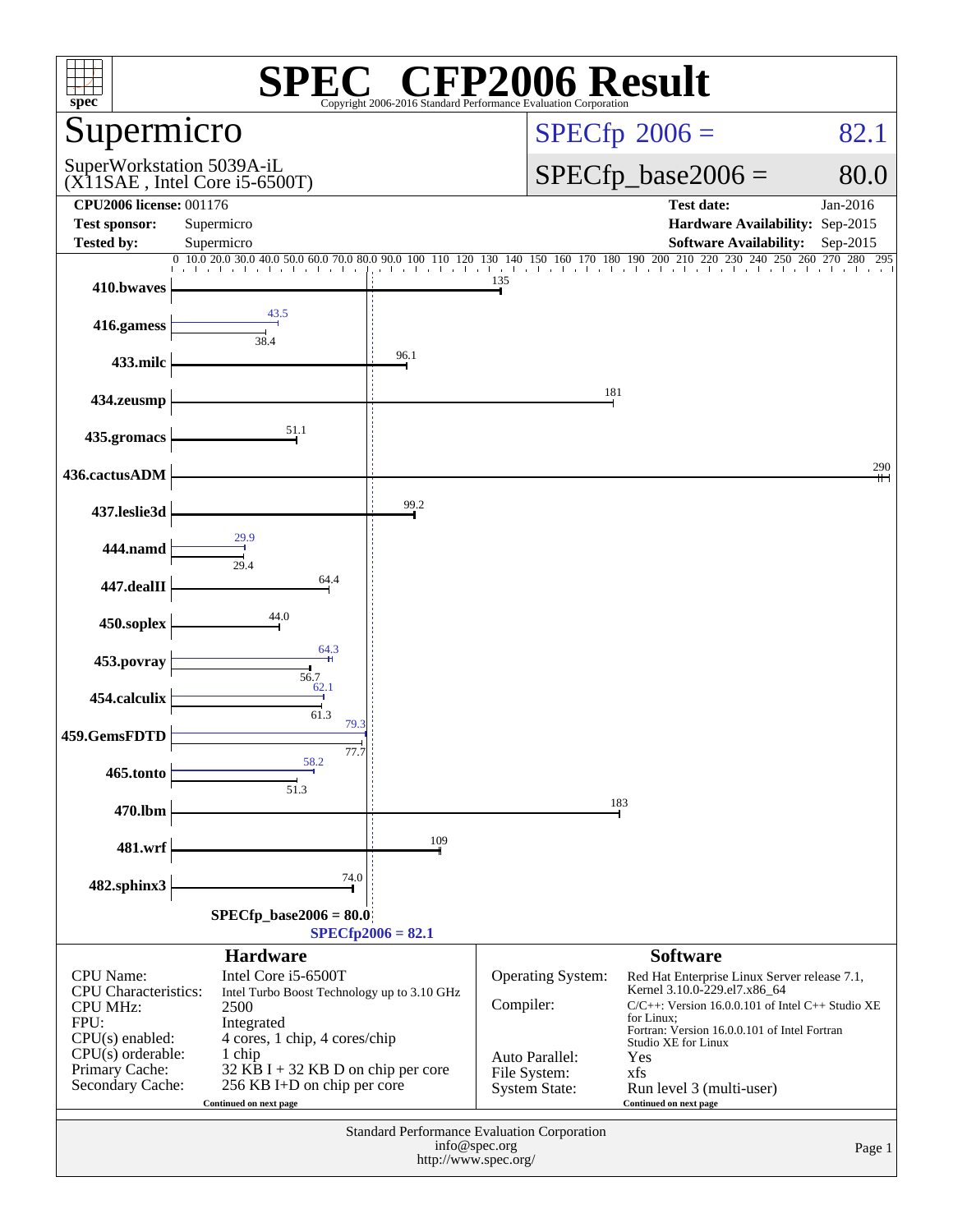

# Supermicro

(X11SAE , Intel Core i5-6500T)

### SuperWorkstation 5039A-iL

 $SPECTp2006 = 82.1$ 

### $SPECfp\_base2006 = 80.0$

| <b>CPU2006 license: 001176</b> |                                     |                       | <b>Test date:</b><br>$Jan-2016$             |
|--------------------------------|-------------------------------------|-----------------------|---------------------------------------------|
| <b>Test sponsor:</b>           | Supermicro                          |                       | Hardware Availability: Sep-2015             |
| <b>Tested by:</b>              | Supermicro                          |                       | <b>Software Availability:</b><br>$Sep-2015$ |
| L3 Cache:                      | $6 \text{ MB I+D}$ on chip per chip | <b>Base Pointers:</b> | $64$ -bit                                   |
| Other Cache:                   | None                                | Peak Pointers:        | $32/64$ -bit                                |
| Memory:                        | 64 GB (4 x 16 GB 2Rx8 PC4-2133P-E)  | Other Software:       | None                                        |
| Disk Subsystem:                | 1 x 1000 GB SATA III, 7200 RPM      |                       |                                             |
| Other Hardware:                | None                                |                       |                                             |

**[Results Table](http://www.spec.org/auto/cpu2006/Docs/result-fields.html#ResultsTable)**

|                  |                                                                                                          |              |                |       | Results Tadie  |             |                |              |                |              |                |              |
|------------------|----------------------------------------------------------------------------------------------------------|--------------|----------------|-------|----------------|-------------|----------------|--------------|----------------|--------------|----------------|--------------|
|                  | <b>Base</b>                                                                                              |              |                |       |                | <b>Peak</b> |                |              |                |              |                |              |
| <b>Benchmark</b> | <b>Seconds</b>                                                                                           | <b>Ratio</b> | <b>Seconds</b> | Ratio | <b>Seconds</b> | Ratio       | <b>Seconds</b> | <b>Ratio</b> | <b>Seconds</b> | <b>Ratio</b> | <b>Seconds</b> | <b>Ratio</b> |
| 410.bwayes       | 101                                                                                                      | 135          | 101            | 134   | 101            | 135         | <b>101</b>     | 135          | 101            | 134          | 101            | 135          |
| 416.gamess       | 510                                                                                                      | 38.4         | 509            | 38.4  | 510            | 38.4        | 451            | 43.4         | 450            | 43.5         | 450            | 43.5         |
| $433$ .milc      | 95.6                                                                                                     | 96.1         | 95.8           | 95.8  | 95.4           | 96.2        | 95.6           | 96.1         | 95.8           | 95.8         | 95.4           | 96.2         |
| 434.zeusmp       | 50.4                                                                                                     | 181          | 50.3           | 181   | 50.4           | 181         | 50.4           | 181          | 50.3           | 181          | 50.4           | 181          |
| 435.gromacs      | 140                                                                                                      | 51.2         | 140            | 51.1  | 140            | 50.8        | 140            | 51.2         | <b>140</b>     | 51.1         | 140            | 50.8         |
| 436.cactusADM    | 40.7                                                                                                     | 294          | 41.3           | 289   | 41.1           | 290         | 40.7           | 294          | 41.3           | 289          | 41.1           | 290          |
| 437.leslie3d     | 94.4                                                                                                     | 99.6         | 95.0           | 99.0  | 94.8           | 99.2        | 94.4           | 99.6         | 95.0           | 99.0         | 94.8           | 99.2         |
| 444.namd         | 273                                                                                                      | 29.4         | 273            | 29.3  | 273            | 29.4        | 268            | 29.9         | 268            | 29.9         | 268            | <u>29.9</u>  |
| 447.dealII       | 178                                                                                                      | 64.3         | 178            | 64.4  | 178            | 64.4        | 178            | 64.3         | 178            | 64.4         | <b>178</b>     | 64.4         |
| 450.soplex       | 190                                                                                                      | 43.8         | 189            | 44.2  | 189            | 44.0        | 190            | 43.8         | 189            | 44.2         | 189            | 44.0         |
| 453.povray       | 94.7                                                                                                     | 56.2         | 93.8           | 56.7  | 93.3           | 57.0        | 81.1           | 65.6         | 83.1           | 64.0         | 82.8           | 64.3         |
| 454.calculix     | 134                                                                                                      | 61.4         | 135            | 61.2  | 135            | 61.3        | 133            | 62.1         | 132            | 62.4         | 133            | 62.1         |
| 459.GemsFDTD     | 136                                                                                                      | 77.8         | 136            | 77.7  | 137            | 77.7        | 134            | 79.2         | 134            | 79.3         | 134            | <u>79.3</u>  |
| 465.tonto        | 192                                                                                                      | 51.3         | 192            | 51.4  | 192            | 51.2        | 169            | 58.2         | 169            | 58.1         | 169            | 58.2         |
| 470.1bm          | 75.0                                                                                                     | 183          | 75.0           | 183   | 75.1           | 183         | 75.0           | 183          | 75.0           | 183          | 75.1           | 183          |
| 481.wrf          | 102                                                                                                      | 109          | 102            | 109   | 102            | 110         | 102            | 109          | 102            | 109          | 102            | 110          |
| 482.sphinx3      | 263                                                                                                      | 74.0         | 262            | 74.5  | 264            | 73.8        | 263            | 74.0         | 262            | 74.5         | 264            | 73.8         |
|                  | Results appear in the order in which they were run. Bold underlined text indicates a median measurement. |              |                |       |                |             |                |              |                |              |                |              |

### **[Operating System Notes](http://www.spec.org/auto/cpu2006/Docs/result-fields.html#OperatingSystemNotes)**

Stack size set to unlimited using "ulimit -s unlimited"

### **[Platform Notes](http://www.spec.org/auto/cpu2006/Docs/result-fields.html#PlatformNotes)**

 Sysinfo program /home/cpu2006/config/sysinfo.rev6914 \$Rev: 6914 \$ \$Date:: 2014-06-25 #\$ e3fbb8667b5a285932ceab81e28219e1 running on localhost.localdomain Mon Jan 18 21:48:05 2016

 This section contains SUT (System Under Test) info as seen by some common utilities. To remove or add to this section, see: <http://www.spec.org/cpu2006/Docs/config.html#sysinfo>

 From /proc/cpuinfo model name : Intel(R) Core(TM) i5-6500T CPU @ 2.50GHz Continued on next page

> Standard Performance Evaluation Corporation [info@spec.org](mailto:info@spec.org) <http://www.spec.org/>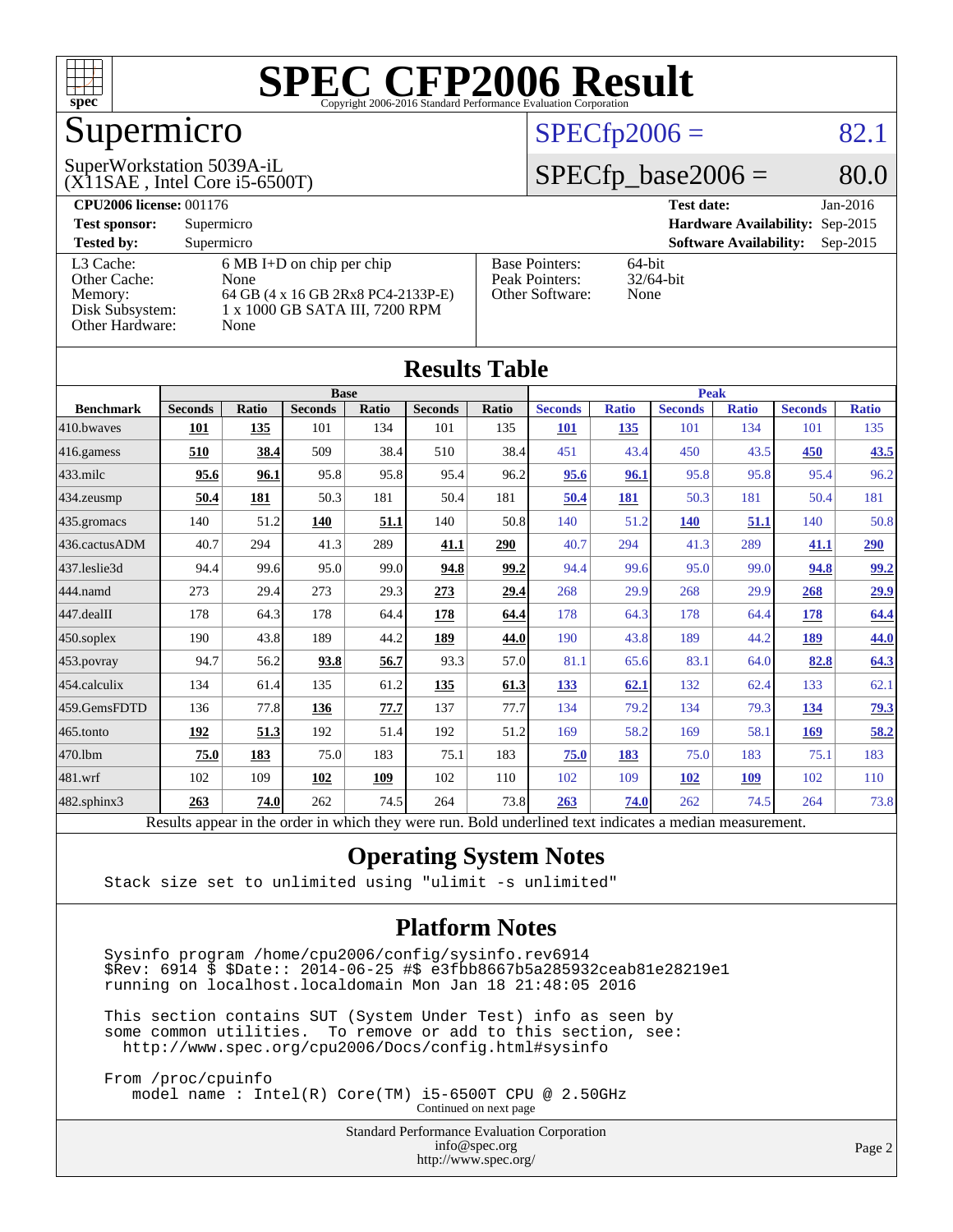

### Supermicro

 $SPECTp2006 = 82.1$ 

(X11SAE , Intel Core i5-6500T) SuperWorkstation 5039A-iL

 $SPECTp\_base2006 = 80.0$ 

**[CPU2006 license:](http://www.spec.org/auto/cpu2006/Docs/result-fields.html#CPU2006license)** 001176 **[Test date:](http://www.spec.org/auto/cpu2006/Docs/result-fields.html#Testdate)** Jan-2016 **[Test sponsor:](http://www.spec.org/auto/cpu2006/Docs/result-fields.html#Testsponsor)** Supermicro **[Hardware Availability:](http://www.spec.org/auto/cpu2006/Docs/result-fields.html#HardwareAvailability)** Sep-2015 **[Tested by:](http://www.spec.org/auto/cpu2006/Docs/result-fields.html#Testedby)** Supermicro **Supermicro [Software Availability:](http://www.spec.org/auto/cpu2006/Docs/result-fields.html#SoftwareAvailability)** Sep-2015

### **[Platform Notes \(Continued\)](http://www.spec.org/auto/cpu2006/Docs/result-fields.html#PlatformNotes)**

Standard Performance Evaluation Corporation [info@spec.org](mailto:info@spec.org) 1 "physical id"s (chips) 4 "processors" cores, siblings (Caution: counting these is hw and system dependent. The following excerpts from /proc/cpuinfo might not be reliable. Use with caution.) cpu cores : 4 siblings : 4 physical 0: cores 0 1 2 3 cache size : 6144 KB From /proc/meminfo<br>MemTotal: 65581696 kB HugePages\_Total: 0<br>Hugepagesize: 2048 kB Hugepagesize: From /etc/\*release\* /etc/\*version\* os-release: NAME="Red Hat Enterprise Linux Server" VERSION="7.1 (Maipo)" ID="rhel" ID\_LIKE="fedora" VERSION\_ID="7.1" PRETTY\_NAME="Red Hat Enterprise Linux Server 7.1 (Maipo)" ANSI\_COLOR="0;31" CPE\_NAME="cpe:/o:redhat:enterprise\_linux:7.1:GA:server" redhat-release: Red Hat Enterprise Linux Server release 7.1 (Maipo) system-release: Red Hat Enterprise Linux Server release 7.1 (Maipo) system-release-cpe: cpe:/o:redhat:enterprise\_linux:7.1:ga:server uname -a: Linux localhost.localdomain 3.10.0-229.el7.x86\_64 #1 SMP Thu Jan 29 18:37:38 EST 2015 x86\_64 x86\_64 x86\_64 GNU/Linux run-level 3 Jan 18 01:27 SPEC is set to: /home/cpu2006 Filesystem Type Size Used Avail Use% Mounted on<br>
/dev/mapper/rhel-home xfs 850G 5.1G 845G 1% /home  $/$ dev/mapper/rhel-home  $xfs$  Additional information from dmidecode: Warning: Use caution when you interpret this section. The 'dmidecode' program reads system data which is "intended to allow hardware to be accurately determined", but the intent may not be met, as there are frequent changes to hardware, firmware, and the "DMTF SMBIOS" standard. BIOS American Megatrends Inc. 1.0a 12/01/2015 Memory: 4x Samsung M391A2K43BB1-CPB 16 GB 2 rank 2133 MHz (End of data from sysinfo program)

<http://www.spec.org/>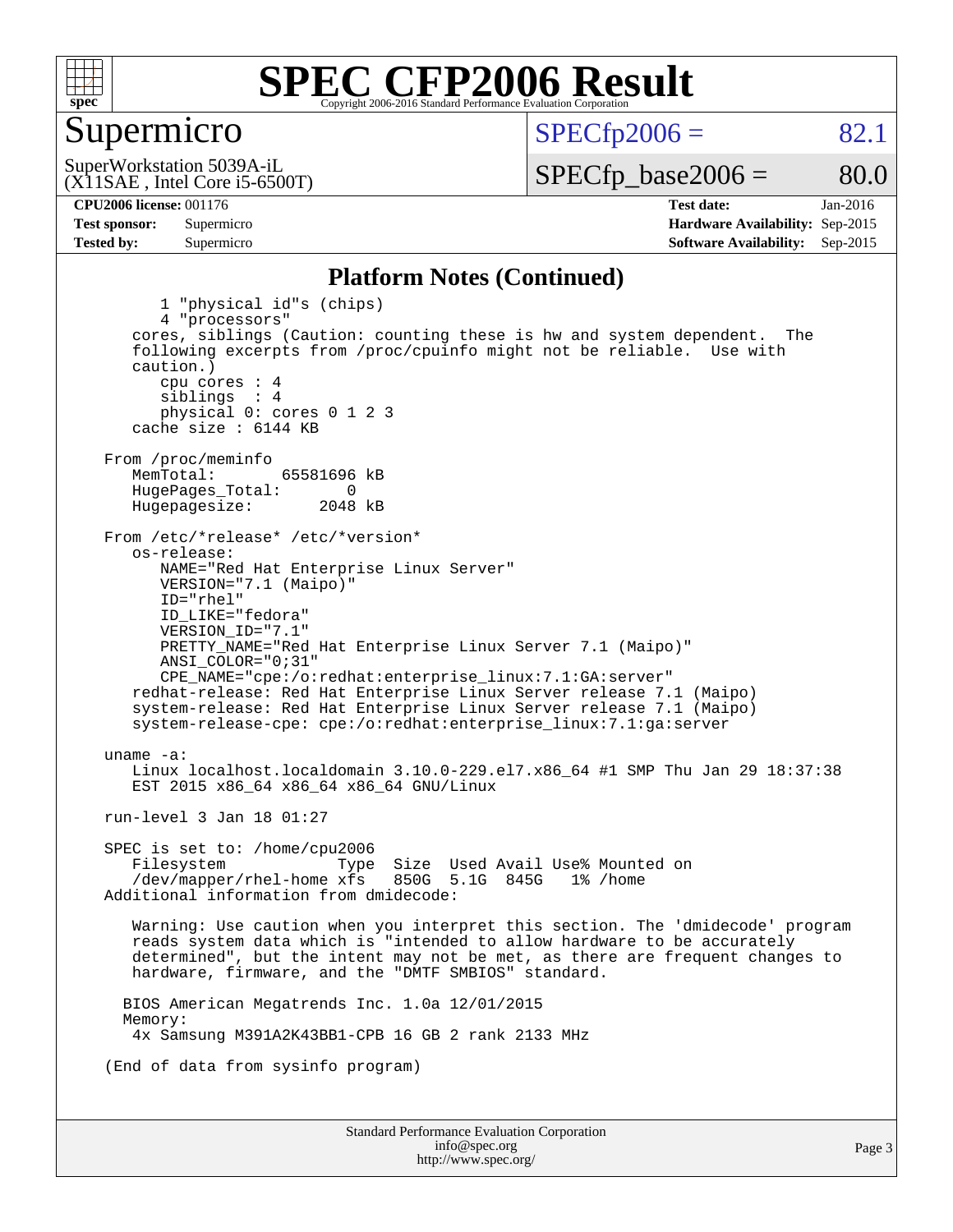

## Supermicro

 $SPECTp2006 = 82.1$ 

(X11SAE , Intel Core i5-6500T) SuperWorkstation 5039A-iL

 $SPECfp\_base2006 = 80.0$ 

### **[CPU2006 license:](http://www.spec.org/auto/cpu2006/Docs/result-fields.html#CPU2006license)** 001176 **[Test date:](http://www.spec.org/auto/cpu2006/Docs/result-fields.html#Testdate)** Jan-2016

**[Tested by:](http://www.spec.org/auto/cpu2006/Docs/result-fields.html#Testedby)** Supermicro **Supermicro [Software Availability:](http://www.spec.org/auto/cpu2006/Docs/result-fields.html#SoftwareAvailability)** Sep-2015

**[Test sponsor:](http://www.spec.org/auto/cpu2006/Docs/result-fields.html#Testsponsor)** Supermicro **[Hardware Availability:](http://www.spec.org/auto/cpu2006/Docs/result-fields.html#HardwareAvailability)** Sep-2015

### **[General Notes](http://www.spec.org/auto/cpu2006/Docs/result-fields.html#GeneralNotes)**

Environment variables set by runspec before the start of the run: KMP\_AFFINITY = "granularity=fine,compact,1,0" LD\_LIBRARY\_PATH = "/home/cpu2006/libs/32:/home/cpu2006/libs/64:/home/cpu2006/sh" OMP\_NUM\_THREADS = "4"

 Binaries compiled on a system with 1x Intel Core i5-4670K CPU + 32GB memory using RedHat EL 7.1 Transparent Huge Pages enabled with: echo always > /sys/kernel/mm/transparent\_hugepage/enabled

### **[Base Compiler Invocation](http://www.spec.org/auto/cpu2006/Docs/result-fields.html#BaseCompilerInvocation)**

[C benchmarks](http://www.spec.org/auto/cpu2006/Docs/result-fields.html#Cbenchmarks):  $-m64$ 

[C++ benchmarks:](http://www.spec.org/auto/cpu2006/Docs/result-fields.html#CXXbenchmarks) [icpc -m64](http://www.spec.org/cpu2006/results/res2016q1/cpu2006-20160120-38747.flags.html#user_CXXbase_intel_icpc_64bit_bedb90c1146cab66620883ef4f41a67e)

[Fortran benchmarks](http://www.spec.org/auto/cpu2006/Docs/result-fields.html#Fortranbenchmarks): [ifort -m64](http://www.spec.org/cpu2006/results/res2016q1/cpu2006-20160120-38747.flags.html#user_FCbase_intel_ifort_64bit_ee9d0fb25645d0210d97eb0527dcc06e)

[Benchmarks using both Fortran and C](http://www.spec.org/auto/cpu2006/Docs/result-fields.html#BenchmarksusingbothFortranandC): [icc -m64](http://www.spec.org/cpu2006/results/res2016q1/cpu2006-20160120-38747.flags.html#user_CC_FCbase_intel_icc_64bit_0b7121f5ab7cfabee23d88897260401c) [ifort -m64](http://www.spec.org/cpu2006/results/res2016q1/cpu2006-20160120-38747.flags.html#user_CC_FCbase_intel_ifort_64bit_ee9d0fb25645d0210d97eb0527dcc06e)

### **[Base Portability Flags](http://www.spec.org/auto/cpu2006/Docs/result-fields.html#BasePortabilityFlags)**

| 410.bwaves: -DSPEC CPU LP64                 |                                                                |
|---------------------------------------------|----------------------------------------------------------------|
| 416.gamess: -DSPEC_CPU_LP64                 |                                                                |
| 433.milc: -DSPEC CPU LP64                   |                                                                |
| 434.zeusmp: -DSPEC_CPU_LP64                 |                                                                |
| 435.gromacs: -DSPEC_CPU_LP64 -nofor_main    |                                                                |
| 436.cactusADM: -DSPEC CPU LP64 -nofor main  |                                                                |
| 437.leslie3d: -DSPEC CPU LP64               |                                                                |
| 444.namd: -DSPEC CPU LP64                   |                                                                |
| 447.dealII: -DSPEC CPU LP64                 |                                                                |
| 450.soplex: -DSPEC_CPU_LP64                 |                                                                |
| 453.povray: -DSPEC_CPU_LP64                 |                                                                |
| 454.calculix: - DSPEC CPU LP64 - nofor main |                                                                |
| 459. GemsFDTD: - DSPEC CPU LP64             |                                                                |
| 465.tonto: - DSPEC CPU LP64                 |                                                                |
| 470.1bm: - DSPEC CPU LP64                   |                                                                |
|                                             | 481.wrf: -DSPEC_CPU_LP64 -DSPEC_CPU_CASE_FLAG -DSPEC_CPU_LINUX |
| 482.sphinx3: -DSPEC_CPU_LP64                |                                                                |
|                                             |                                                                |

| <b>Standard Performance Evaluation Corporation</b> |
|----------------------------------------------------|
| info@spec.org                                      |
| http://www.spec.org/                               |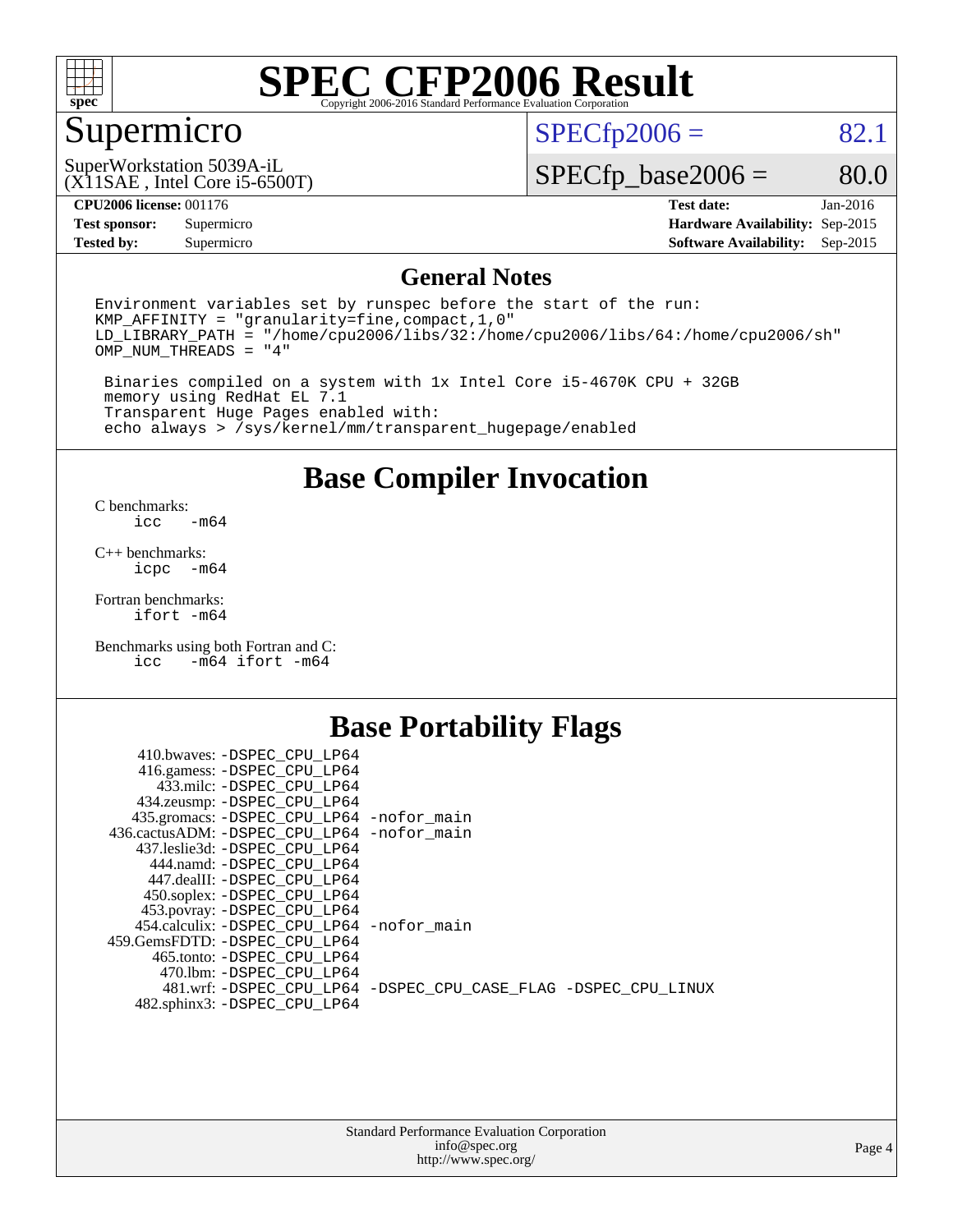

### Supermicro

 $SPECTp2006 = 82.1$ 

(X11SAE , Intel Core i5-6500T) SuperWorkstation 5039A-iL

 $SPECTp\_base2006 = 80.0$ 

**[CPU2006 license:](http://www.spec.org/auto/cpu2006/Docs/result-fields.html#CPU2006license)** 001176 **[Test date:](http://www.spec.org/auto/cpu2006/Docs/result-fields.html#Testdate)** Jan-2016 **[Test sponsor:](http://www.spec.org/auto/cpu2006/Docs/result-fields.html#Testsponsor)** Supermicro **[Hardware Availability:](http://www.spec.org/auto/cpu2006/Docs/result-fields.html#HardwareAvailability)** Sep-2015 **[Tested by:](http://www.spec.org/auto/cpu2006/Docs/result-fields.html#Testedby)** Supermicro **Supermicro [Software Availability:](http://www.spec.org/auto/cpu2006/Docs/result-fields.html#SoftwareAvailability)** Sep-2015

### **[Base Optimization Flags](http://www.spec.org/auto/cpu2006/Docs/result-fields.html#BaseOptimizationFlags)**

[C benchmarks](http://www.spec.org/auto/cpu2006/Docs/result-fields.html#Cbenchmarks): [-xCORE-AVX2](http://www.spec.org/cpu2006/results/res2016q1/cpu2006-20160120-38747.flags.html#user_CCbase_f-xAVX2_5f5fc0cbe2c9f62c816d3e45806c70d7) [-ipo](http://www.spec.org/cpu2006/results/res2016q1/cpu2006-20160120-38747.flags.html#user_CCbase_f-ipo) [-O3](http://www.spec.org/cpu2006/results/res2016q1/cpu2006-20160120-38747.flags.html#user_CCbase_f-O3) [-no-prec-div](http://www.spec.org/cpu2006/results/res2016q1/cpu2006-20160120-38747.flags.html#user_CCbase_f-no-prec-div) [-parallel](http://www.spec.org/cpu2006/results/res2016q1/cpu2006-20160120-38747.flags.html#user_CCbase_f-parallel) [-opt-prefetch](http://www.spec.org/cpu2006/results/res2016q1/cpu2006-20160120-38747.flags.html#user_CCbase_f-opt-prefetch) [-ansi-alias](http://www.spec.org/cpu2006/results/res2016q1/cpu2006-20160120-38747.flags.html#user_CCbase_f-ansi-alias)

[C++ benchmarks:](http://www.spec.org/auto/cpu2006/Docs/result-fields.html#CXXbenchmarks) [-xCORE-AVX2](http://www.spec.org/cpu2006/results/res2016q1/cpu2006-20160120-38747.flags.html#user_CXXbase_f-xAVX2_5f5fc0cbe2c9f62c816d3e45806c70d7) [-ipo](http://www.spec.org/cpu2006/results/res2016q1/cpu2006-20160120-38747.flags.html#user_CXXbase_f-ipo) [-O3](http://www.spec.org/cpu2006/results/res2016q1/cpu2006-20160120-38747.flags.html#user_CXXbase_f-O3) [-no-prec-div](http://www.spec.org/cpu2006/results/res2016q1/cpu2006-20160120-38747.flags.html#user_CXXbase_f-no-prec-div) [-opt-prefetch](http://www.spec.org/cpu2006/results/res2016q1/cpu2006-20160120-38747.flags.html#user_CXXbase_f-opt-prefetch) [-ansi-alias](http://www.spec.org/cpu2006/results/res2016q1/cpu2006-20160120-38747.flags.html#user_CXXbase_f-ansi-alias)

[Fortran benchmarks](http://www.spec.org/auto/cpu2006/Docs/result-fields.html#Fortranbenchmarks): [-xCORE-AVX2](http://www.spec.org/cpu2006/results/res2016q1/cpu2006-20160120-38747.flags.html#user_FCbase_f-xAVX2_5f5fc0cbe2c9f62c816d3e45806c70d7) [-ipo](http://www.spec.org/cpu2006/results/res2016q1/cpu2006-20160120-38747.flags.html#user_FCbase_f-ipo) [-O3](http://www.spec.org/cpu2006/results/res2016q1/cpu2006-20160120-38747.flags.html#user_FCbase_f-O3) [-no-prec-div](http://www.spec.org/cpu2006/results/res2016q1/cpu2006-20160120-38747.flags.html#user_FCbase_f-no-prec-div) [-parallel](http://www.spec.org/cpu2006/results/res2016q1/cpu2006-20160120-38747.flags.html#user_FCbase_f-parallel) [-opt-prefetch](http://www.spec.org/cpu2006/results/res2016q1/cpu2006-20160120-38747.flags.html#user_FCbase_f-opt-prefetch)

[Benchmarks using both Fortran and C](http://www.spec.org/auto/cpu2006/Docs/result-fields.html#BenchmarksusingbothFortranandC): [-xCORE-AVX2](http://www.spec.org/cpu2006/results/res2016q1/cpu2006-20160120-38747.flags.html#user_CC_FCbase_f-xAVX2_5f5fc0cbe2c9f62c816d3e45806c70d7) [-ipo](http://www.spec.org/cpu2006/results/res2016q1/cpu2006-20160120-38747.flags.html#user_CC_FCbase_f-ipo) [-O3](http://www.spec.org/cpu2006/results/res2016q1/cpu2006-20160120-38747.flags.html#user_CC_FCbase_f-O3) [-no-prec-div](http://www.spec.org/cpu2006/results/res2016q1/cpu2006-20160120-38747.flags.html#user_CC_FCbase_f-no-prec-div) [-parallel](http://www.spec.org/cpu2006/results/res2016q1/cpu2006-20160120-38747.flags.html#user_CC_FCbase_f-parallel) [-opt-prefetch](http://www.spec.org/cpu2006/results/res2016q1/cpu2006-20160120-38747.flags.html#user_CC_FCbase_f-opt-prefetch)

[-ansi-alias](http://www.spec.org/cpu2006/results/res2016q1/cpu2006-20160120-38747.flags.html#user_CC_FCbase_f-ansi-alias)

## **[Peak Compiler Invocation](http://www.spec.org/auto/cpu2006/Docs/result-fields.html#PeakCompilerInvocation)**

[C benchmarks](http://www.spec.org/auto/cpu2006/Docs/result-fields.html#Cbenchmarks):  $\text{icc}$   $-\text{m64}$ 

[C++ benchmarks:](http://www.spec.org/auto/cpu2006/Docs/result-fields.html#CXXbenchmarks) [icpc -m64](http://www.spec.org/cpu2006/results/res2016q1/cpu2006-20160120-38747.flags.html#user_CXXpeak_intel_icpc_64bit_bedb90c1146cab66620883ef4f41a67e)

[Fortran benchmarks](http://www.spec.org/auto/cpu2006/Docs/result-fields.html#Fortranbenchmarks): [ifort -m64](http://www.spec.org/cpu2006/results/res2016q1/cpu2006-20160120-38747.flags.html#user_FCpeak_intel_ifort_64bit_ee9d0fb25645d0210d97eb0527dcc06e)

[Benchmarks using both Fortran and C](http://www.spec.org/auto/cpu2006/Docs/result-fields.html#BenchmarksusingbothFortranandC): [icc -m64](http://www.spec.org/cpu2006/results/res2016q1/cpu2006-20160120-38747.flags.html#user_CC_FCpeak_intel_icc_64bit_0b7121f5ab7cfabee23d88897260401c) [ifort -m64](http://www.spec.org/cpu2006/results/res2016q1/cpu2006-20160120-38747.flags.html#user_CC_FCpeak_intel_ifort_64bit_ee9d0fb25645d0210d97eb0527dcc06e)

## **[Peak Portability Flags](http://www.spec.org/auto/cpu2006/Docs/result-fields.html#PeakPortabilityFlags)**

Same as Base Portability Flags

## **[Peak Optimization Flags](http://www.spec.org/auto/cpu2006/Docs/result-fields.html#PeakOptimizationFlags)**

[C benchmarks](http://www.spec.org/auto/cpu2006/Docs/result-fields.html#Cbenchmarks):

433.milc: basepeak = yes

 $470.$ lbm: basepeak = yes

482.sphinx3: basepeak = yes

[C++ benchmarks:](http://www.spec.org/auto/cpu2006/Docs/result-fields.html#CXXbenchmarks)

Continued on next page

Standard Performance Evaluation Corporation [info@spec.org](mailto:info@spec.org) <http://www.spec.org/>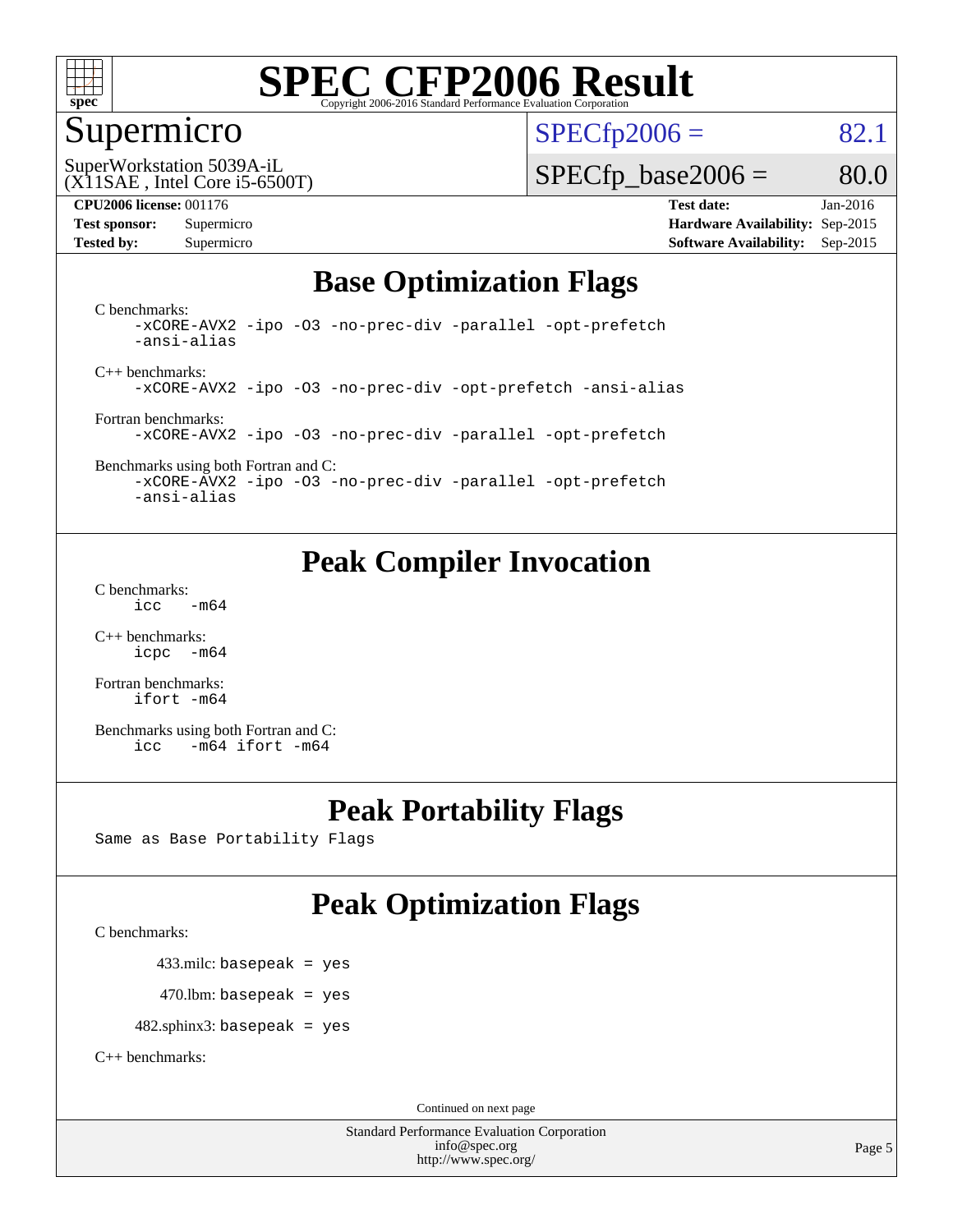

## Supermicro

 $SPECTp2006 = 82.1$ 

(X11SAE , Intel Core i5-6500T) SuperWorkstation 5039A-iL

 $SPECTp\_base2006 = 80.0$ 

**[CPU2006 license:](http://www.spec.org/auto/cpu2006/Docs/result-fields.html#CPU2006license)** 001176 **[Test date:](http://www.spec.org/auto/cpu2006/Docs/result-fields.html#Testdate)** Jan-2016 **[Test sponsor:](http://www.spec.org/auto/cpu2006/Docs/result-fields.html#Testsponsor)** Supermicro **[Hardware Availability:](http://www.spec.org/auto/cpu2006/Docs/result-fields.html#HardwareAvailability)** Sep-2015 **[Tested by:](http://www.spec.org/auto/cpu2006/Docs/result-fields.html#Testedby)** Supermicro **Supermicro [Software Availability:](http://www.spec.org/auto/cpu2006/Docs/result-fields.html#SoftwareAvailability)** Sep-2015

## **[Peak Optimization Flags \(Continued\)](http://www.spec.org/auto/cpu2006/Docs/result-fields.html#PeakOptimizationFlags)**

```
 444.namd: -xCORE-AVX2(pass 2) -prof-gen:threadsafe(pass 1)
               -ipo(pass 2) -03(pass 2) -no-prec-div(pass 2)
               -par-num-threads=1(pass 1) -prof-use(pass 2) -fno-alias
               -auto-ilp32
      447.dealII: basepeak = yes
      450.soplex: basepeak = yes
      453.povray: -xCORE-AVX2(pass 2) -prof-gen:threadsafe(pass 1)
               -no-prec-div(pass 2)-par-num-threads=1(pass 1) -prof-use(pass 2) -unroll4
               -ansi-alias
Fortran benchmarks: 
     410.bwaves: basepeak = yes 416.gamess: -xCORE-AVX2(pass 2) -prof-gen:threadsafe(pass 1)
               -ipo(pass 2) -03(pass 2) -no-prec-div(pass 2)-par-num-threads=1(pass 1) -prof-use(pass 2) -unroll2
               -inline-level=0 -scalar-rep-
      434.zeusmp: basepeak = yes
     437.leslie3d: basepeak = yes
  459.GemsFDTD: -xCORE-AVX2(pass 2) -prof-gen:threadsafe(pass 1)
               -i\text{po}(pass 2) -\tilde{O}3(pass 2)-no-prec-div(pass 2)
               -par-num-threads=1(pass 1) -prof-use(pass 2) -unroll2
               -inline-level=0 -opt-prefetch -parallel
        465.tonto: -xCORE-AVX2(pass 2) -prof-gen:threadsafe(pass 1)
               -no-prec-div(pass 2)-par-num-threads=1(pass 1) -prof-use(pass 2) -inline-calloc
               -opt-malloc-options=3 -auto -unroll4
Benchmarks using both Fortran and C: 
     435.gromacs: basepeak = yes
 436.cactusADM:basepeak = yes 454.calculix: -xCORE-AVX2 -ipo -O3 -no-prec-div -auto-ilp32 -ansi-alias
        481.wrf: basepeak = yes
```